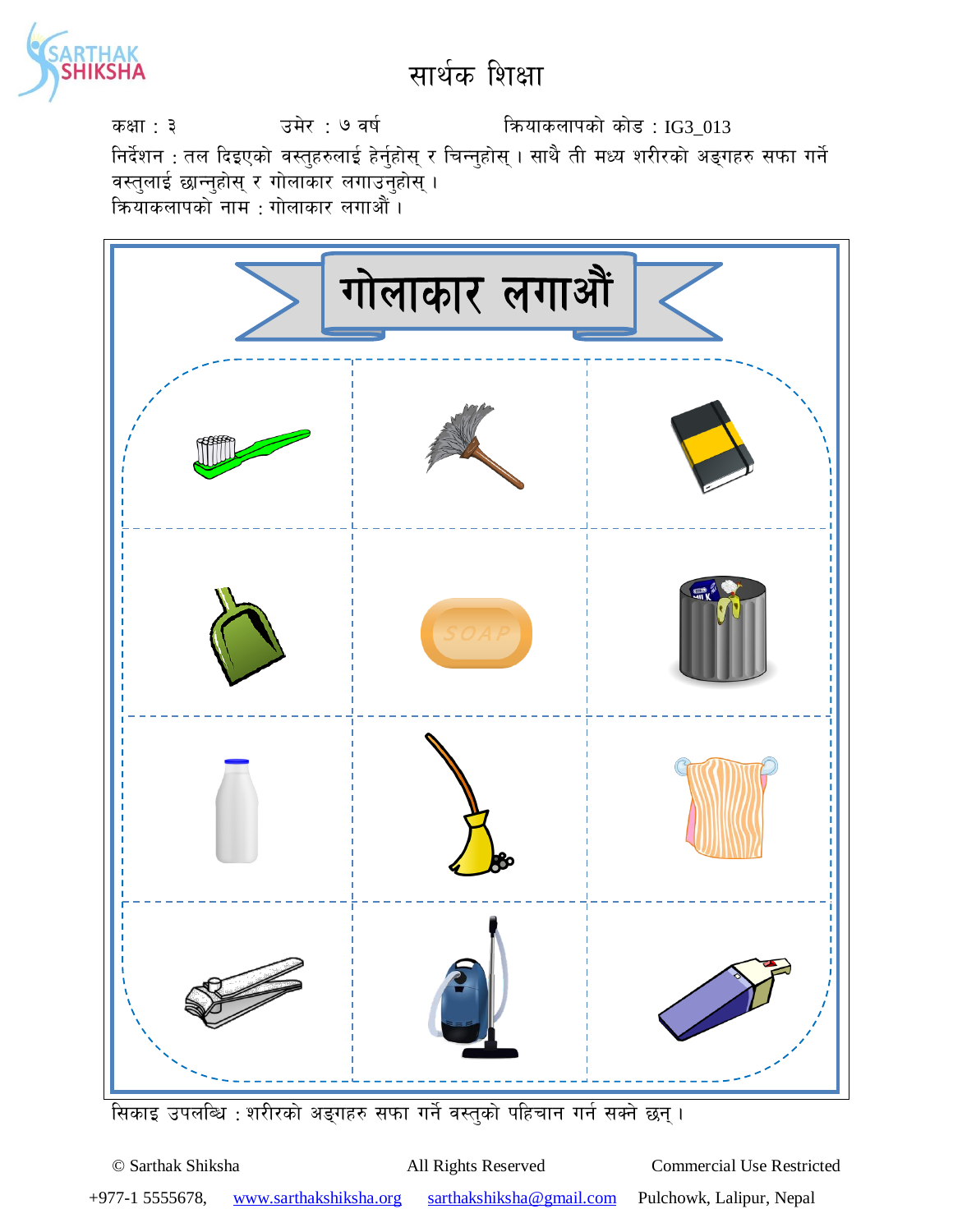

sIff : # pd]/ : & jif{ lqmofsnfksf] sf]8 : IG3\_014 निर्देशन : तल दिइएका वस्तुहरुलाई हेर्नुहोस्, चिन्नुहोस्े र मिल्ने वस्तुसँग जोडा मिलाउनुहोस् । क्रियाकलापको नाम : जोडा मिलाऔं <mark>।</mark>



सिकाइ उपलब्धि : शरीरका अङ्गहरु सफा राख्ने वस्तुहरुको पहिचान गर्न सक्ने छन्।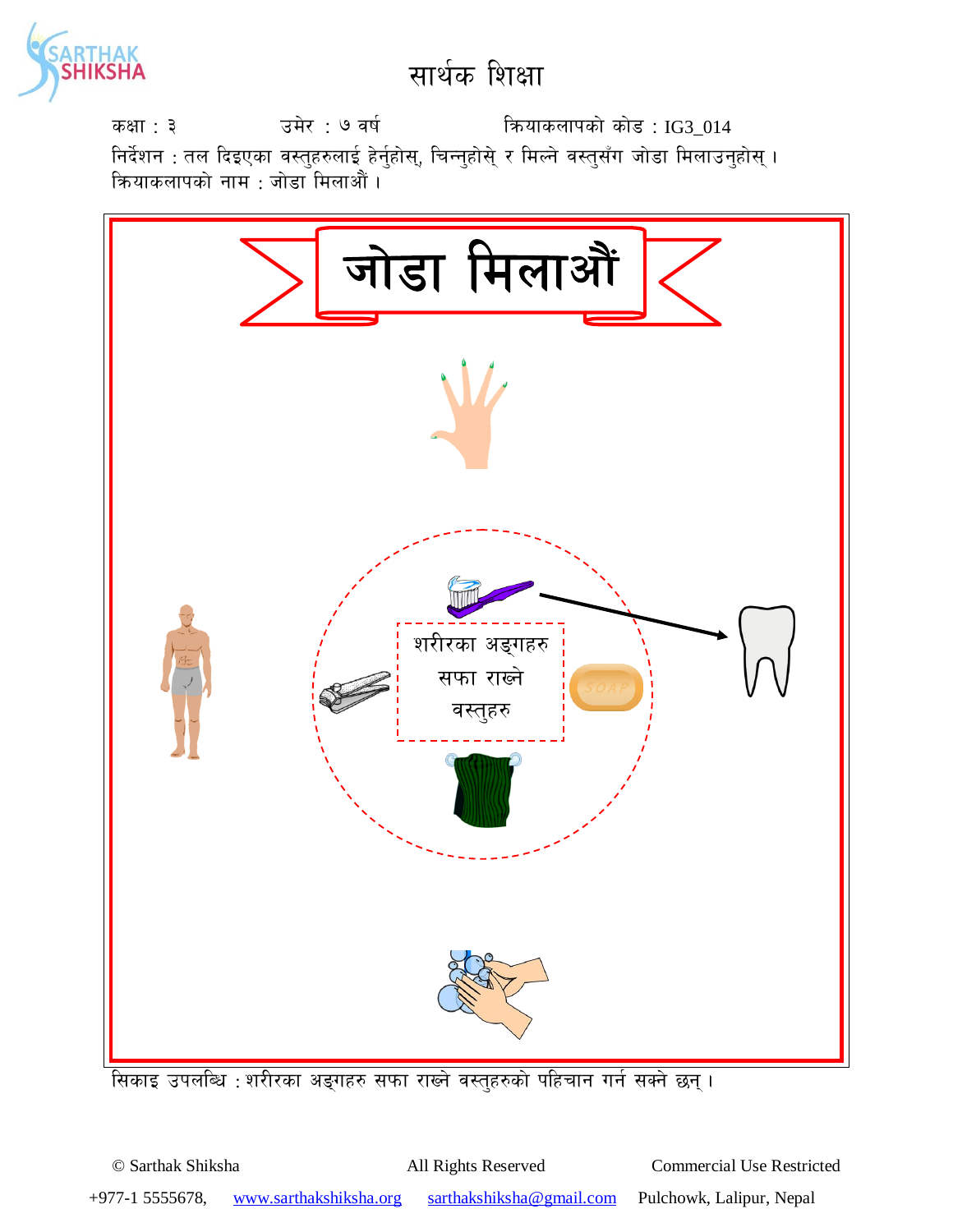

sIff : # pd]/ : & jif{ lqmofsnfksf] sf]8 : IG3\_015 निर्देशन : तल दिइएको वाक्यहरुलाई पढ्नुहोस् र ठिक $(\sqrt{})$  वा बेठिक $(\times )$  छुटाउनुहोस् । कियाकलापको नाम $\,$  : ठिक $\,$ √ $\,$ ) वा बेठिक $\times$ ) लगाऔं ।



सिकाइ उपलब्धि : शरीरका अङ्गहरु सफा राख्न पर्छ भन्ने बारे जानकारी पाउन सक्ने छन् ।